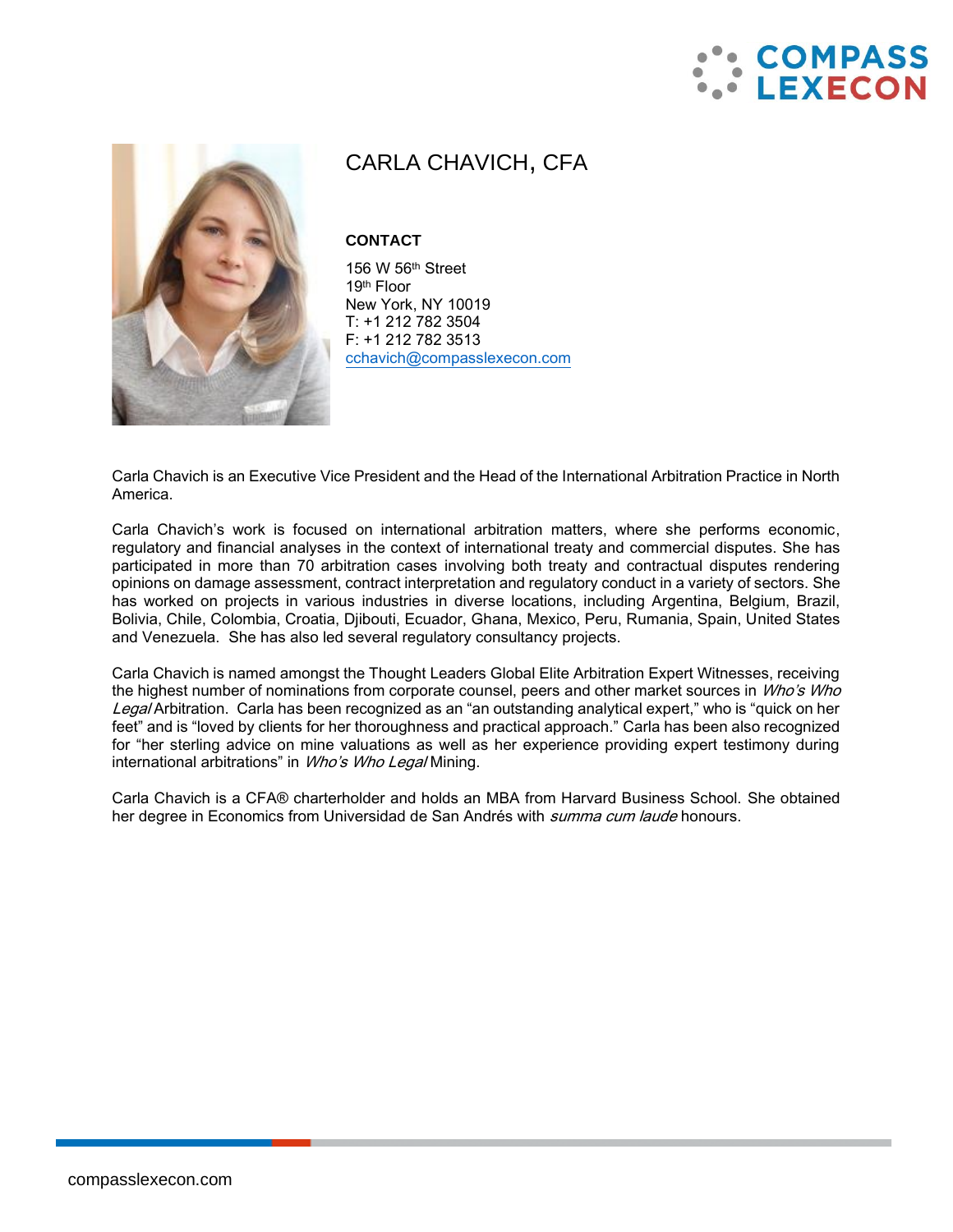#### **EDUCATION**

2014, MBA, Harvard Business School 2008, Postgraduate Degree in Finance, Universidad de San Andres 2006, Degree in Economics, summa cum laude, Universidad de San Andres

#### **PROFESSIONAL EXPERIENCE**

2021 - Present, Executive Vice President and Head of International Arbitration Practice in North America, Compass Lexecon, New York 2017 - 2021, Senior Vice President, Compass Lexecon, New York 2014 - 2017, Vice President, Compass Lexecon, New York 2013, Summer Intern, Itaú BBA, New York 2011 - 2012, Senior Economist, Compass Lexecon, New York 2011, *Economist*, Compass Lexecon, New York 2010 - 2011, Economist, LECG, New York 2009 - 2010, Senior Associate, LECG, Buenos Aires 2008, Associate, LECG, Buenos Aires 2006 - 2007, Research Analyst, LECG, Buenos Aires

## **REPRESENTATIVE ENGAGEMENTS**

• Ports (2021)

Expert testimony in treaty arbitration involving port investments in Belgium

• Others (2021)

Expert testimony in commercial arbitration involving a service contract in the oil sector in Latin America

• Infrastructure (2021)

Expert testimony in an ICSID arbitration involving investments in construction and operation of infrastructure projects in Peru

• Others (2021)

Expert testimony in arbitration regarding investments in the food distribution and retail sector in Venezuela

• Electricity (2021)

Expert testimony in commercial arbitration involving a service contract in Peru

• Oil and Gas (2020)

Expert testimony in ICC arbitration involving investments in the oil retail sector in Mexico

• Electricity (2020)

Expert testimony in ICC arbitration involving a power purchase agreement in Mexico

• Others (2019)

Expert testimony in ICC arbitration involving a welding production and sale contract in Latin America

• Infrastructure (2019)

Expert testimony in UNCITRAL arbitration involving a construction contract in Ecuador

• Ports (2019)

Expert testimony in LCIA arbitration involving the taking of port investments in Djibouti

• Energy (2019)

Expert testimony in dispute involving investments in the energy sector in Peru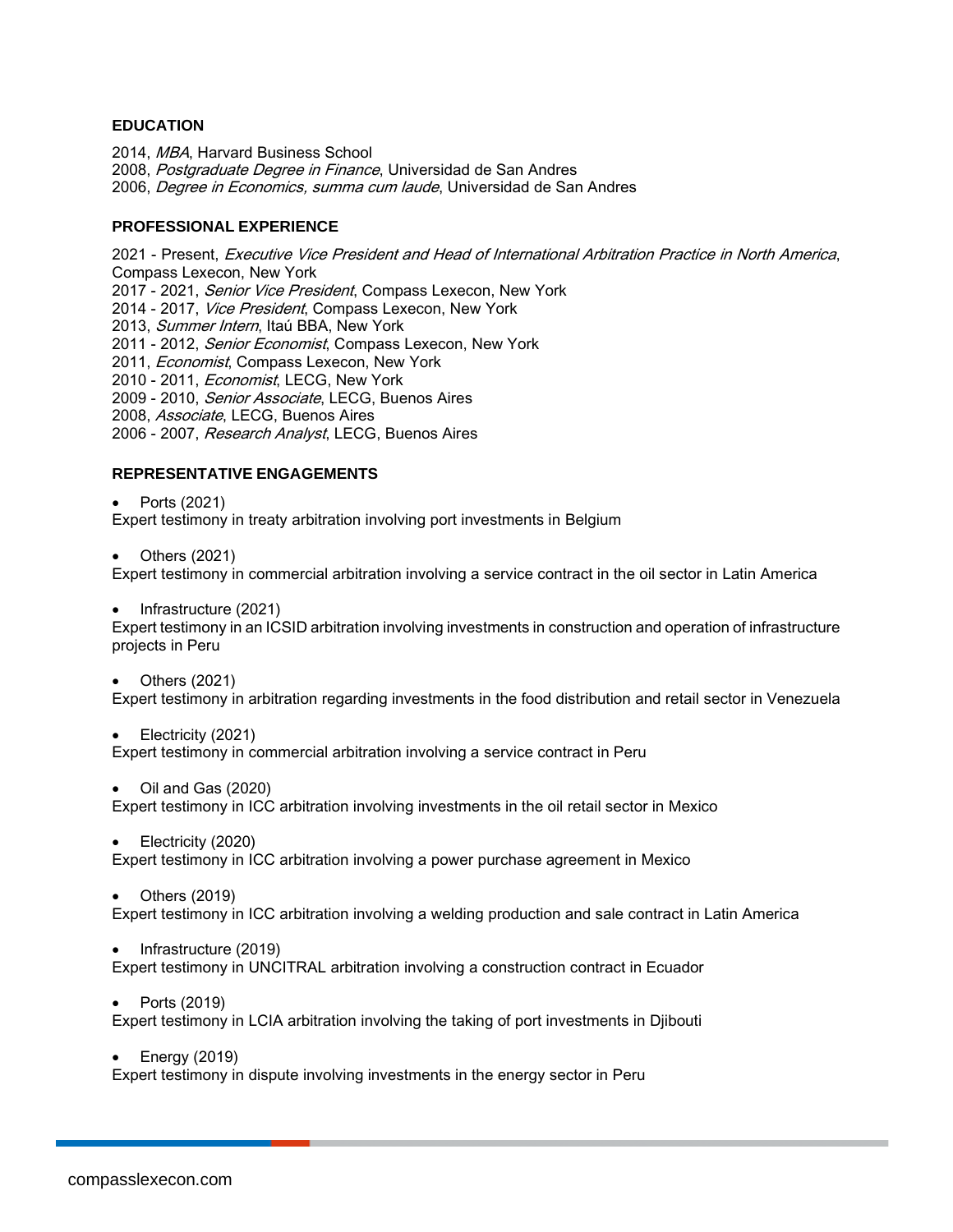• Oil and Gas (2019) Expert testimony in arbitration involving oil service contracts in Mexico

• Oil and Gas (2019)

Expert testimony in an ICSID arbitration involving an investment in oil exploration in Nicaragua

• Others (2018)

Expert testimony in ICC commercial arbitration related to the termination of a business relationship

• Insurance (2018)

Expert testimony in arbitration involving an investment in an insurance company in Bosnia and Herzegovina

- Ports (2018) Commercial arbitration involving port investments in Africa
- Oil and Gas (2018) Shareholder dispute in a crude oil joint venture in Latin America
- Mining (2018) ICSID arbitration involving investments in a gold mine in Colombia
- Mining (2018)

Treaty arbitration involving investments in a gold mine in Latin America

• Mining (2017)

Expert testimony in arbitration involving the expropriation of several concession rights and assets in the mining sector in Bolivia

• Oil and Gas (2017)

ICC arbitration involving a shareholder dispute in the crude oil sector in Venezuela

• Telecommunications (2017) ICSID arbitration related to a wireless phone company in Colombia

• Energy (2017)

Arbitration related to the diminution in value of equity holdings in renewable plants in Spain

• Infrastructure (2017)

Contractual dispute involving investments in an infrastructure operator in Brazil

• Ports (2016)

Advisory in the assessment of competitive impacts of expanding container terminal capacity in the Panama Canal

• Mining (2016)

ICSID arbitration regarding expropriation of investments in a gold mine in Romania

• Mining (2016)

ICSID arbitration regarding breach of contract in the gold mining sector in Ghana

• Oil and Gas (2016)

Expert testimony in IACAC arbitration regarding the terms of crude oil contracts in Peru

• Energy (2015)

SCC arbitration related to the diminution in value of equity holdings in various photovoltaic plants in Spain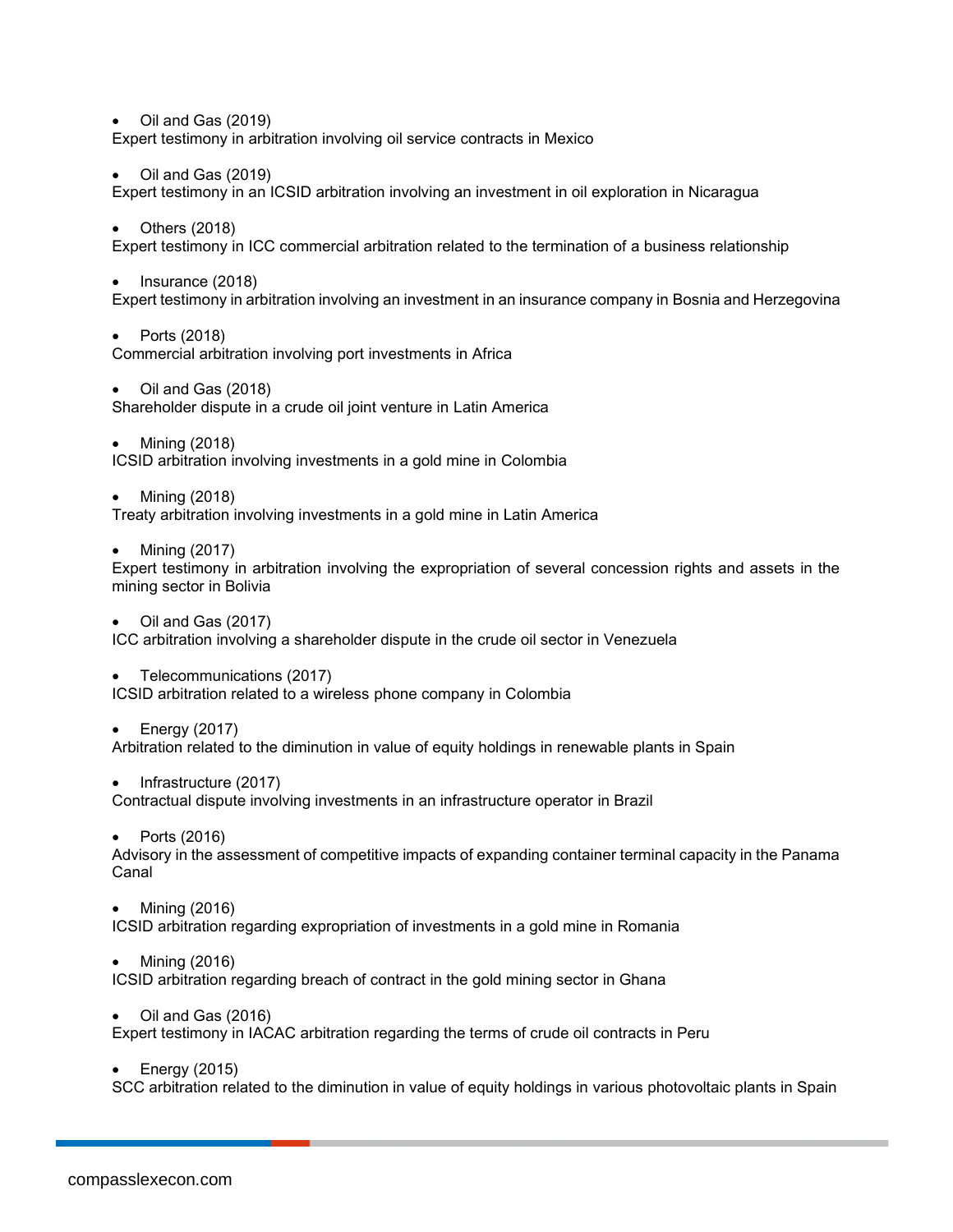• Energy (2015)

UNCITRAL arbitration involving investments in the energy sector in Croatia

• Electricity (2014)

Arbitration involving breach of a PPA agreement in the US

• Oil and Gas (2014)

ICC arbitration involving a shareholder dispute in the crude oil sector in Venezuela

• Oil and Gas (2014)

Arbitration related to the expropriation of one of the largest oil and gas companies in South America

• Ports (2012)

Arbitration regarding a claim of unfair and discriminatory treatment of a port concessionaire in Peru

• Mining (2011)

ICSID case related to the denial of environmental permit and the expropriation of gold mining concession rights in Venezuela

• Energy (2011)

UNCITRAL arbitration related to the electricity sector in Ecuador

• Cement (2011)

ICSID arbitration regarding expropriation of investments in cement production facilities in Venezuela

• Airlines (2010)

ICSID case regarding tariff measures and the expropriation of two airlines based in Argentina

• Oil and Gas (2010)

ICSID arbitration involving a foreign investor in the hydrocarbons' sector in Bolivia

• Cement (2010)

ICSID arbitration regarding the expropriation of investments in cement production facilities in Venezuela

• Oil and Gas (2009)

ICC arbitration case involving a shareholder dispute on the consequences of production curtailments imposed on crude oil producers in Venezuela

• Oil and Gas (2009)

ICSID arbitration involving assets in the business of crude oil and natural gas production and processing services in Venezuela

• Oil and Gas (2009)

ICSID arbitration regarding the expropriation of investments in the exploration, development and production of heavy crude oil in Venezuela

• Oil and Gas (2008)

ICSID case regarding the expropriation of investments in a crude oil joint venture operating in Ecuador

• Oil and Gas (2008)

International arbitration case between a US investor in the hydrocarbons' sector and the Argentinian government

• Natural Gas (2008)

Consultancy provided to an investor in the natural gas distribution sector in Brazil in view of a tariff review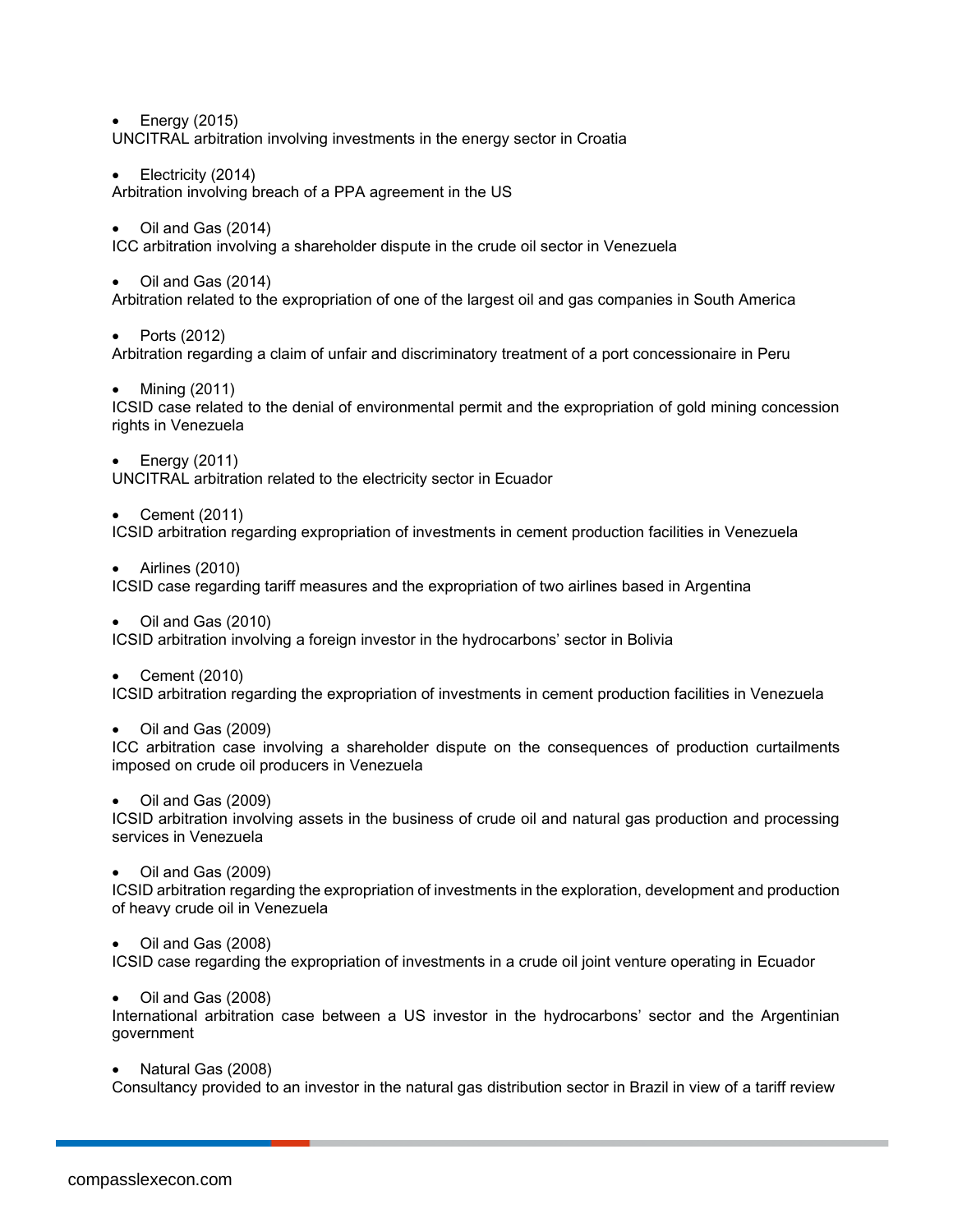## • Oil and Gas (2007)

ICSID arbitration regarding the investments of a US crude oil company operating in Ecuador under a specific contractual arrangement

• Water (2007)

ICSID arbitration regarding breaches of the regulatory framework leading to expropriation in a water and sanitation company operating in Argentina

• Natural Gas (2006)

International commercial arbitration on a contractual dispute between a group of Argentinian natural gas producers and two Chilean large consumers

## • Energy (2006)

ISCID case between a French investor in the hydrocarbons, electricity generation and natural gas transportation sectors and the Argentinian government

• Financial Services (2006)

ICSID arbitration related to a life re-insurer in the Argentinean pension system

• Telecommunications (2006)

ICSID arbitration case involving a Spanish investor in the telecommunication sector in Argentina

• Oil and Gas (2006)

ICSID arbitration regarding the investments of a US crude oil company operating in Argentina